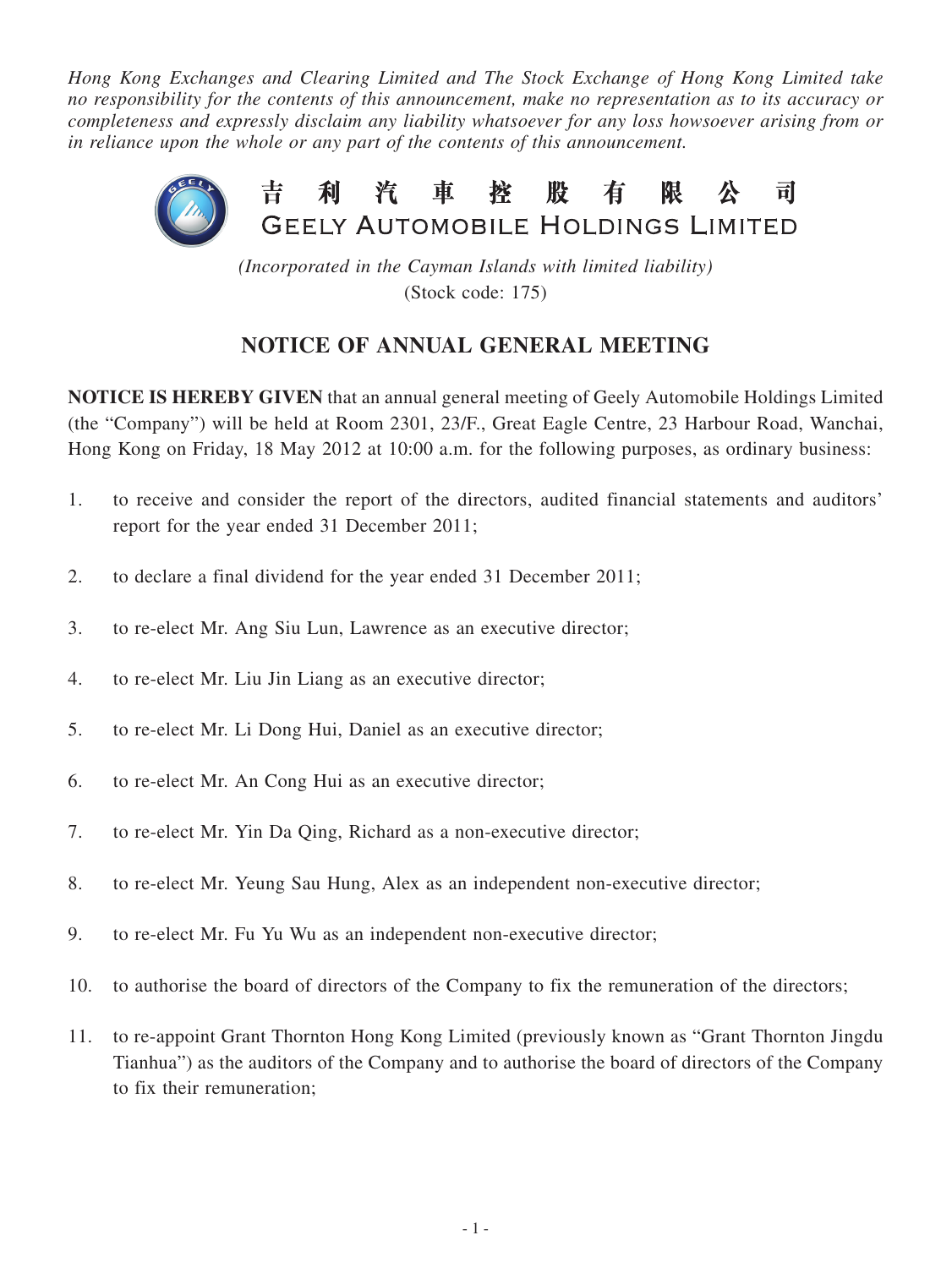and to consider as special business and, if thought fit, pass with or without modification the following resolutions, of which resolution numbers 12, 13, 14, 15 and 16 will be proposed as ordinary resolutions and resolution numbers 17, 18, 19 and 20 will be proposed as special resolutions:

### **By Ordinary Resolutions**

to consider and, if thought fit, pass the following resolutions as ordinary resolutions of the Company:

#### 12. "**THAT**:

- (a) subject to paragraph (c) below, the exercise by the directors of the Company during the Relevant Period (as hereinafter defined) of all the powers of the Company to repurchase issued shares of HK\$0.02 each in the capital of the Company, subject to and in accordance with all applicable laws and the requirements of the Rules Governing the Listing of Securities (the "**Listing Rules**") on The Stock Exchange of Hong Kong Limited (the "**Stock Exchange**") as amended from time to time, be and is hereby generally and unconditionally approved;
- (b) the approval in paragraph (a) shall be in addition to any other authorisation given to the directors of the Company and shall authorise the directors on behalf of the Company during the Relevant Period to procure the Company to repurchase its shares at a price determined by the directors;
- (c) the aggregate nominal amount of issued shares of the Company which may be repurchased by the Company pursuant to the approval in paragraph (a) shall not exceed 10% of the aggregate nominal amount of the share capital of the Company in issue as at the date of passing of this resolution and the said approval shall be limited accordingly; and
- (d) for the purposes of this resolution:

"**Relevant Period**" means the period from the passing of this resolution until whichever is the earliest of:

- (i) the conclusion of the next annual general meeting of the Company;
- (ii) the expiration of the period within which the next annual general meeting of the Company is required by any applicable laws or the Company's Articles of Association to be held; or
- (iii) the date upon which the authority set out in this resolution is revoked or varied by ordinary resolution of Shareholders in general meeting."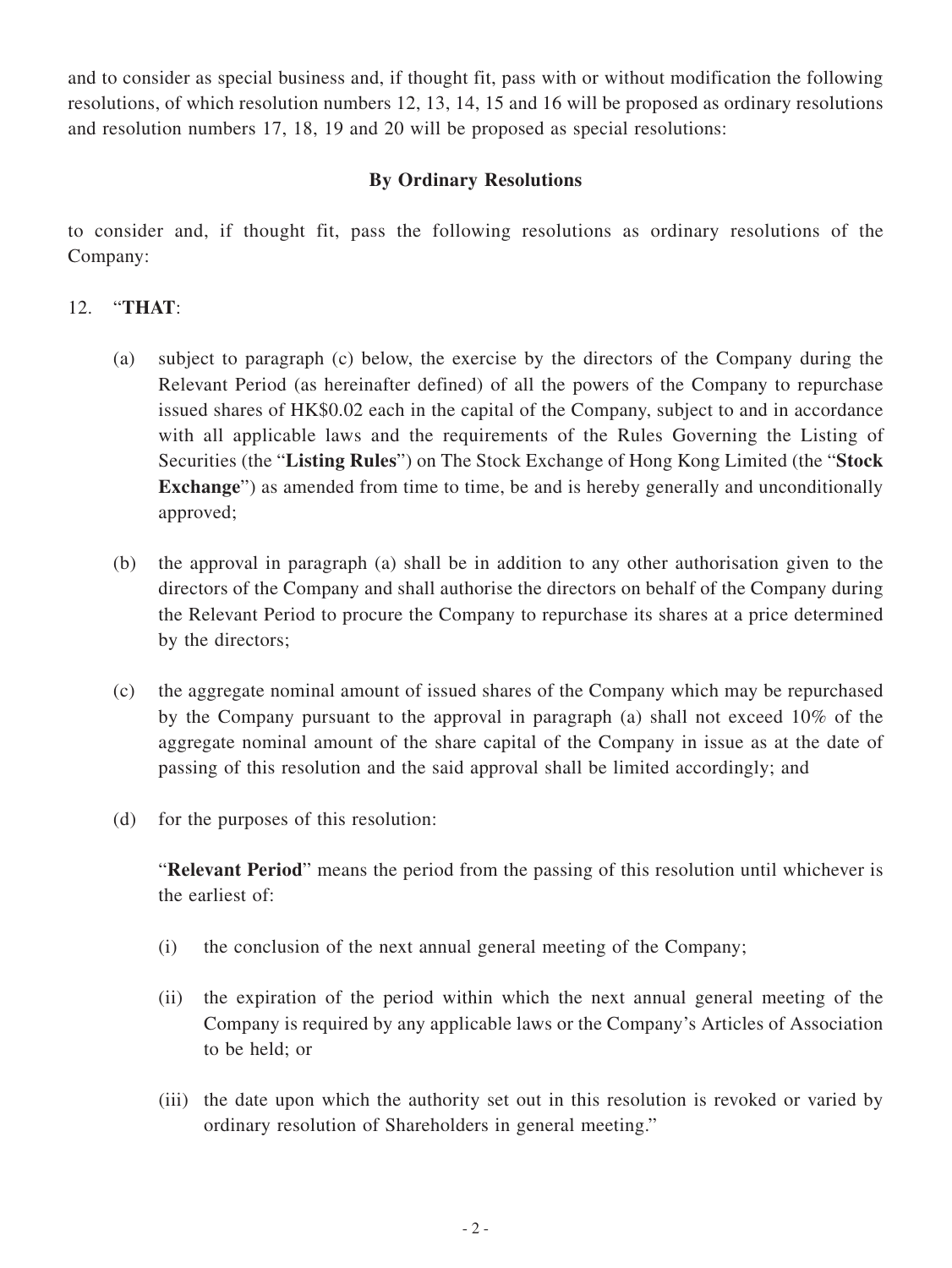# 13. "**THAT**:

- (a) subject to paragraph (c) below, the exercise by the directors of the Company during the Relevant Period of all the powers of the Company to allot, issue and deal with additional shares in the capital of the Company and to make or grant offers, agreements, options and rights of exchange or conversion which would or might require the exercise of such powers be and is hereby generally and unconditionally approved;
- (b) the approval in paragraph (a) shall be in addition to any other authorisation given to the directors of the Company and shall authorise the directors of the Company during the Relevant Period to make or grant offers, agreements, options and rights of exchange or conversion which would or might require the exercise of such powers after the end of the Relevant Period;
- (c) the aggregate nominal amount of share capital allotted or agreed conditionally or unconditionally to be allotted (whether pursuant to an option or otherwise) and issued by the directors of the Company pursuant to the approval granted in paragraph (a) of this resolution, otherwise than pursuant to (i) a Rights Issue (as hereinafter defined); or (ii) the exercise of or the grant of any option under any share option scheme of the Company or similar arrangement for the time being adopted for the issue or grant to officers and/or employees of the Company and/or any of its subsidiaries of shares or options to subscribe for or rights to acquire shares of the Company; or (iii) any scrip dividend or similar arrangement providing for the allotment of shares in lieu of the whole or part of a dividend on shares of the Company in accordance with the Articles of Association of the Company from time to time, shall not exceed 20% of the aggregate nominal amount of the issued share capital of the Company as at the date of passing of this resolution and the said approval shall be limited accordingly; and
- (d) for the purposes of this resolution:

"**Relevant Period**" shall have the same meaning as that ascribed to it under resolution number 12 as set out in the notice convening the meeting of which this resolution forms part; and

"**Rights Issue**" means an offer of shares open for a period fixed by the directors of the Company to holders of shares on the register on a fixed record date in proportion to their then holdings of such shares (subject to such exclusions or other arrangements as the directors of the Company may deem necessary or expedient in relation to fractional entitlements, or having regard to any restrictions or obligations under the laws of any relevant jurisdiction, or the requirements of any recognised regulatory body or any stock exchange, in any territory outside Hong Kong)."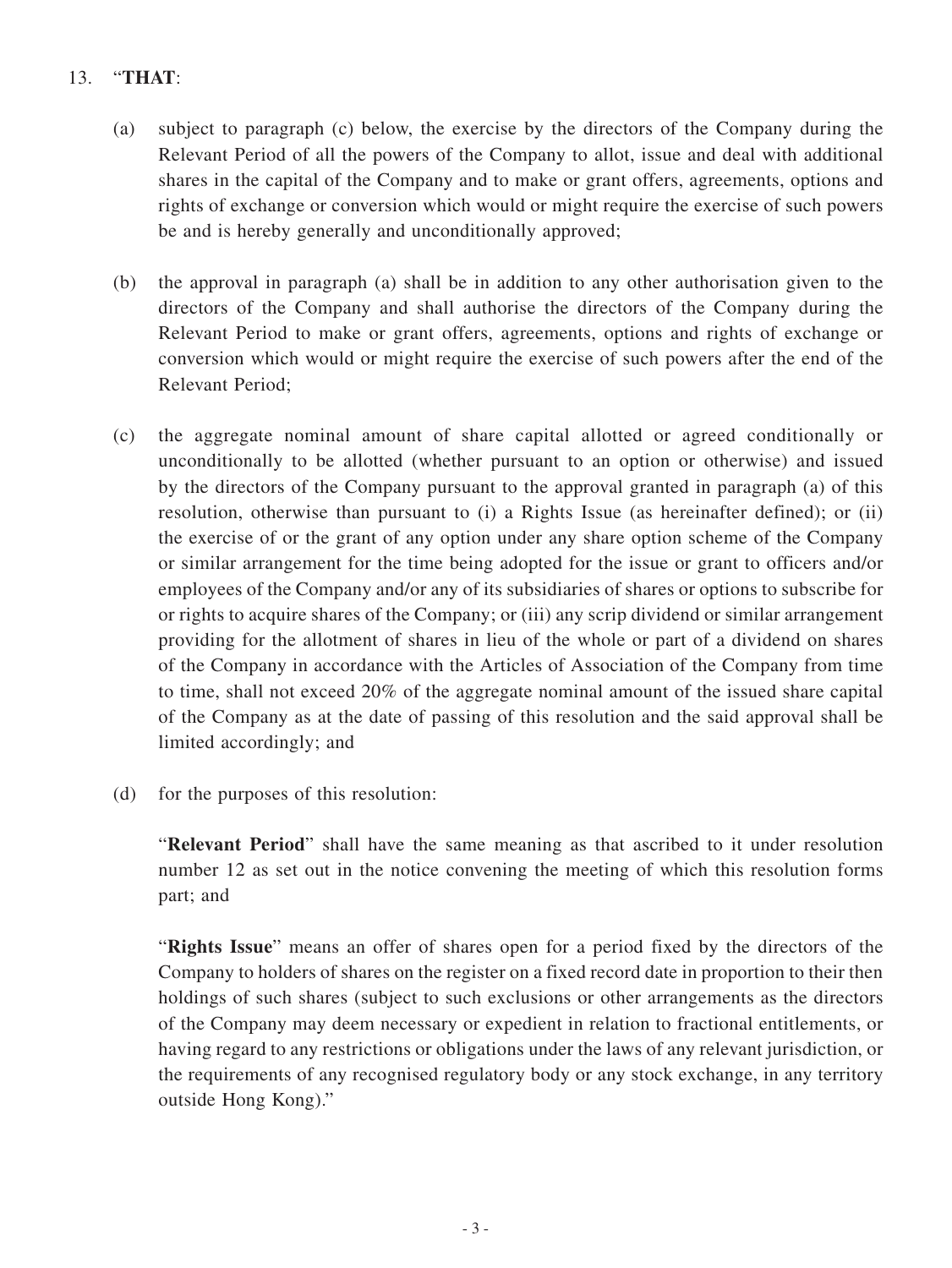14. "**THAT** conditional upon the passing of resolution numbers 12 and 13 as set out in the notice convening the meeting of which these resolutions form part, the general mandate granted to the directors of the Company pursuant to resolution number 13 as set out in the notice convening the meeting of which this resolution forms part be and is hereby extended by the addition thereto of an amount representing the aggregate nominal amount of share capital of the Company repurchased by the Company under the authority granted pursuant to the resolution number 12 as set out in the notice convening the meeting of which this resolution forms part, provided that such amount shall not exceed 10% of the aggregate nominal amount of the issued share capital of the Company as at the date of passing of this resolution."

## 15. "**THAT**:

- (a) subject to paragraph (b) below, the existing share option scheme adopted by the Company pursuant to an ordinary resolution passed by the shareholders of the Company at general meeting held on 31 May 2002 (the "**Existing Share Option Scheme**") be terminated with effect from the date on which a new share option scheme shall become unconditional and effective, and shall cease to have any further effect except that the Existing Share Option Scheme will remain in full force and effect to the extent necessary to give effect to the exercise of any option granted under the Existing Share Option Scheme prior to its termination, or otherwise to the extent as may be required in accordance with the rules of the Existing Share Option Scheme; and
- (b) subject to and conditional upon The Listing Committee of the Stock Exchange of Hong Kong Limited granting approval of the listing of, and permission to deal in, the shares of the Company (not exceeding 10% of the Company's issued share capital on the date of this resolution) which may fall to be issued upon the exercise of the options to be granted under the new share option scheme of the Company (the "**New Share Option Scheme**"), the rules of which are contained in the document marked "**A**" produced to the meeting and initialed by the chairman of this meeting for identification purposes, the New Share Option Scheme be and is hereby approved and adopted and the directors of the Company be and are hereby authorised to grant options and to allot, issue and deal with the shares which fall to be issued pursuant to the exercise of any option granted under the New Share Option Scheme and to take all such steps as may be necessary or expedient in order to give full effect to the New Share Option Scheme."

## 16. "**THAT**:

(a) conditional upon resolution number 18 being passed, the Company may send or supply Corporate Communications (as defined below) to its Shareholders (in relation to whom the conditions set out below are met) by making such Corporate Communications available on the Company's own website and the website of the Stock Exchange or in printed forms (in English only, in Chinese only or in both English and Chinese) be and is hereby approved, and any director be and is hereby authorised for and on behalf of the Company to sign all such documents and/or do all such things and acts as he/she may consider necessary or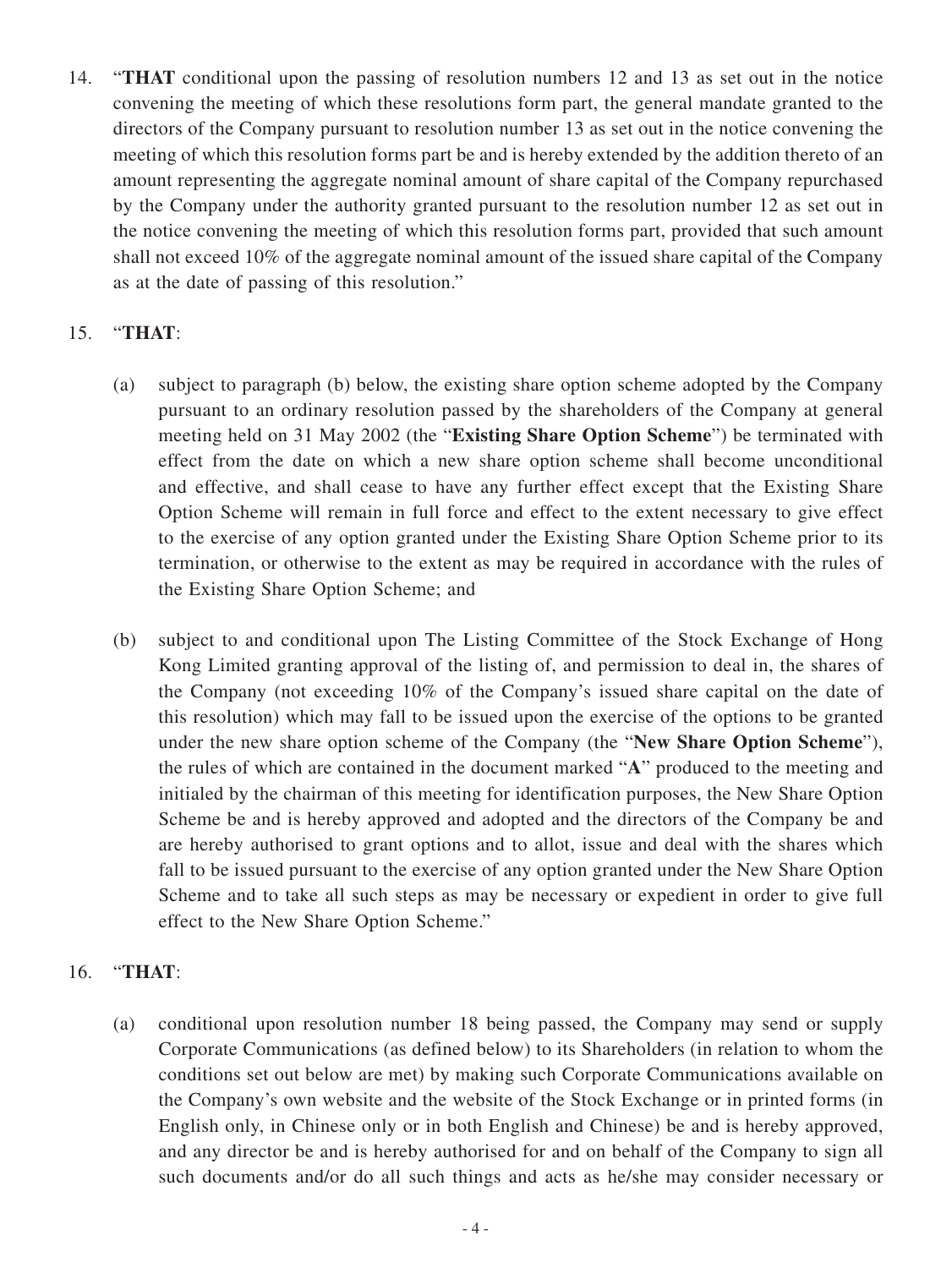expedient and in the interests of the Company for the purpose of effecting or otherwise in connection with the Company's proposed communication with its Shareholders through the Company's website and the website of the Stock Exchange or in printed forms.

The supply of Corporate Communications by making such Corporate Communications available on the Company's own website and the website of the Stock Exchange is subject to the fulfillment of the following conditions:

- (i) each Shareholder has been asked individually by the Company to agree that the Company may send or supply Corporate Communications generally, or the Corporate Communications in question, to him by means of the Company's own website; and
- (ii) the Company has not received a response indicating objection from such Shareholder within a period of 28 days starting from the date on which the Company's request was sent.
- (b) for the purpose of this resolution:

"**Corporate Communication(s)**" means any document issued or to be issued by the Company for the information or action of Shareholders as defined in Rule 1.01 of the Listing Rules of the Stock Exchange, including but not limited to, (i) the directors' report, its annual accounts together with a copy of the auditor's report and, where applicable, its summary financial report; (ii) the interim report and, where applicable, its summary interim report; (iii) a notice of meeting; (iv) a listing document; (v) a circular; and (vi) a proxy form."

## **By Special Resolutions**

to consider and, if thought fit, pass the following resolutions as special resolutions of the Company:

17. "**THAT** the Memorandum of Association of the Company be and are amended as follows:

By deleting the phase "The Companies Law (2004 Revision)" and substituting therefor with the phase "The Companies Law (2011 Revision)" in the heading on page 1 of the Memorandum of Association of the Company.

Clauses 2, 4, 6 and 7 of the Memorandum of Association of the Company be deleted in their entirety and replaced by the following new entries:

2. The Registered Office of the Company shall be at the offices of Maples Corporate Services Limited, PO Box 309, Ugland House, Grand Cayman, KY1-1104, Cayman Islands or at such other place in the Cayman Islands as the Board may from time to time decide.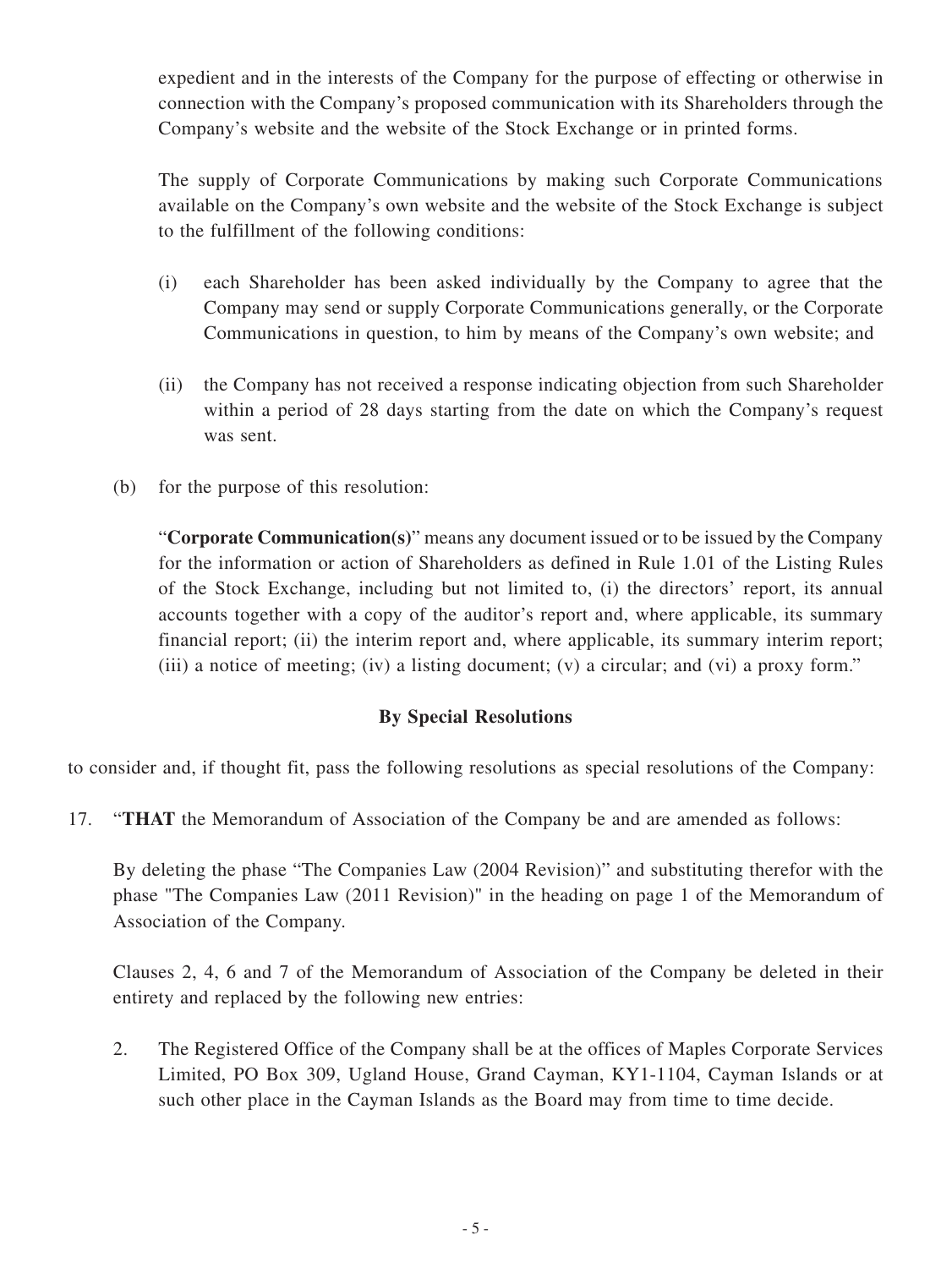- 4. Except as prohibited or limited by the Companies Law (2011 Revision), the Company shall have full power and authority to carry out any object not prohibited by any law as provided by Section 7(4) of the Companies Law (2011 Revision) and shall have and be capable of from time to time and at all times exercising any and all of the powers at any time or from time to time exercisable by a natural person or body corporate, irrespective of any question of corporate benefit, in doing in any part of the world whether as principal, agent, contractor or otherwise whatever may be considered by it necessary for the attainment of its objects and whatever else may be considered by it as incidental or conducive thereto or consequential thereon, including, but without in any way restricting the generality of the foregoing, the power to make any alterations or amendments to this Memorandum of Association and the Articles of Association of the Company considered necessary or convenient in the manner set out in the Articles of Association of the Company, and the power to do any of the following acts or things, viz: to pay all expenses of and incidental to the promotion, formation and incorporation of the Company; to register the Company to do business in any other jurisdiction; to sell, lease or dispose of any property of the Company; to draw, make, accept, endorse, discount, execute and issue promissory notes, debentures, bills of exchange, bills of lading, warrants and other negotiable or transferable instruments; to lend money or other assets and to act as guarantors; to borrow or raise money on the security of the undertaking or on all or any of the assets of the Company including uncalled capital or without security; to invest monies of the Company in such manner as the Directors determine; to promote other companies; to sell the undertaking of the Company for cash or any other consideration; to distribute assets in specie to members of the Company; to make charitable or benevolent donations; to pay pensions or gratuities or provide other benefits in cash or kind to Directors, officers, employees, past or present and their families; to purchase Directors and officers liability insurance; to carry on any trade or business and generally to do all acts and things which, in the opinion of the Company or the Directors, may be conveniently or profitably or usefully acquired and dealt with, carried on, executed or done by the Company in connection with the business aforesaid PROVIDED THAT the Company shall only carry on the businesses for which a license is required under the laws of the Cayman Islands when so licensed under the terms of such laws.
- 6. The share capital of the Company is HK\$240,000,000 divided into 12,000,000,000 shares of a nominal or par value of HK\$0.02 each with power for the Company insofar as is permitted by law, to redeem or purchase any of its shares and to increase or reduce the said capital subject to the provisions of the Companies Law (2011 Revision) and the Articles of Association and to issue any part of its capital, whether original, redeemed or increased with or without any preference, priority or special privilege or subject to any postponement of rights or to any conditions or restrictions and so that unless the conditions of issue shall otherwise expressly declare every issue of shares whether declared to be preference or otherwise shall be subject to the powers hereinbefore contained.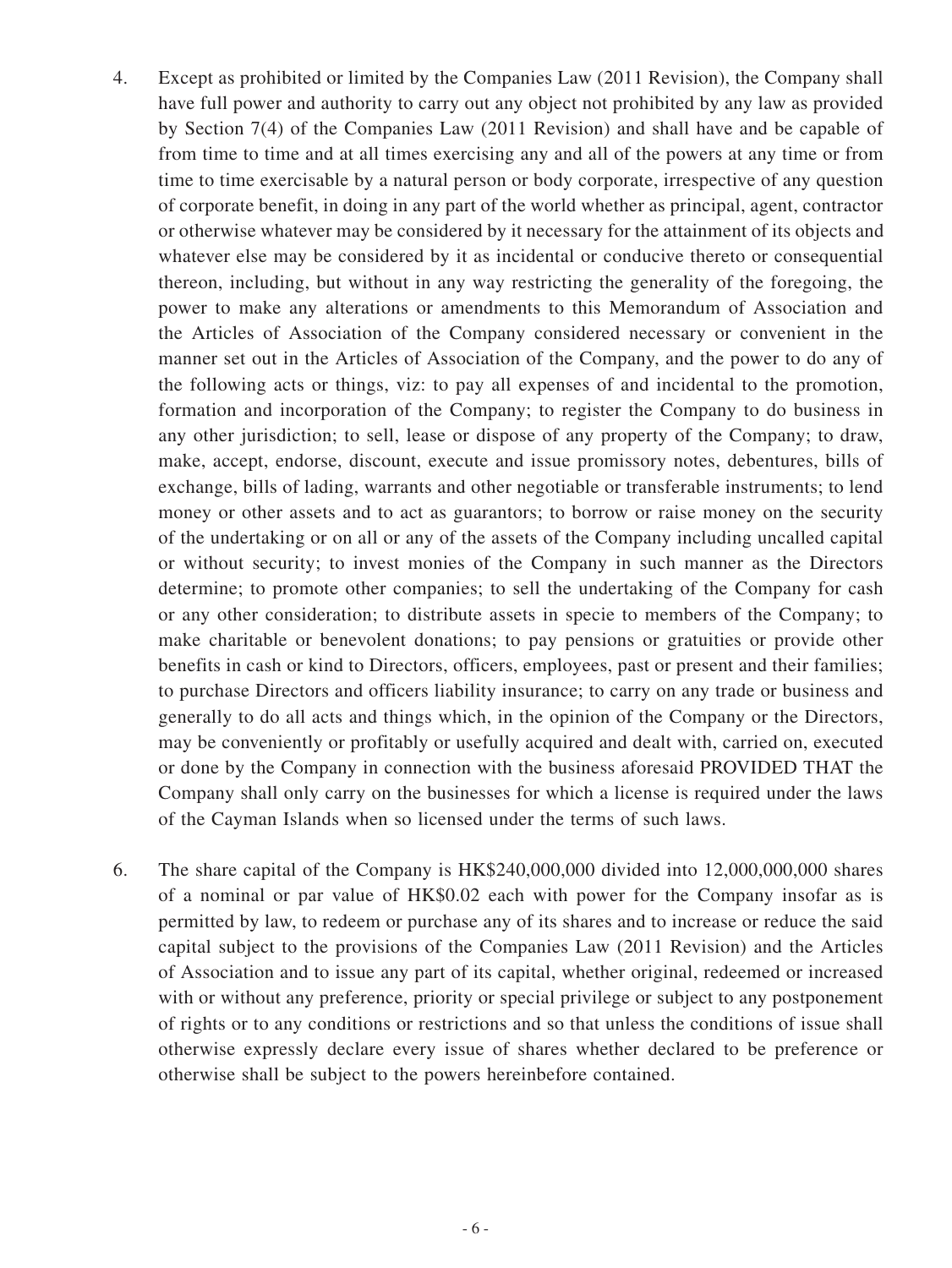- 7. If the Company is registered as exempted, its operations will be carried on subject to the provisions of Section 174 of the Companies Law (2011 Revision) and, subject to the provisions of the Companies Law (2011 Revision) and the Articles of Association, it shall have the power to register by way of continuation as a body corporate limited by shares under the laws of any jurisdiction outside the Cayman Islands and to be deregistered in the Cayman Islands.
- 18. "**THAT** the Articles of Association of the Company be and are amended as follows:

By deleting the phase "The Companies Law (2004 Revision)" and substituting therefor with the phase "The Companies Law (2011 Revision)" in the heading on page 4 of the Articles of Association of the Company.

## **(a) Inclusive of Electronic Means**

Article 2 of the Articles of Association of the Company be added by the following new entries:

| business day                        | "business day" shall mean a day on which the Exchange generally<br>is open for the business of dealing in securities in Hong Kong.<br>For the avoidance of doubt, where the Exchange is closed for<br>business of dealing in securities in Hong Kong on a day by<br>reason of a Number 8 or higher typhoon signal, black rainstorm<br>warning or other similar event, such day shall for the purpose<br>of these Articles be counted as a business day; |
|-------------------------------------|---------------------------------------------------------------------------------------------------------------------------------------------------------------------------------------------------------------------------------------------------------------------------------------------------------------------------------------------------------------------------------------------------------------------------------------------------------|
| the Companies<br><b>Law/the Law</b> | "the Companies Law" or "the Law" shall mean the<br>Companies Law (2011 Revision), Cap. 22 of the Cayman Islands<br>and any amendments thereto or re-enactments thereof for the<br>time being in force and includes every other law incorporated<br>therewith or substituted therefore;                                                                                                                                                                  |
| <b>Company's Website</b>            | "Company's Website" shall mean the website of the Company,<br>the address or domain name of which has been notified to<br>members;                                                                                                                                                                                                                                                                                                                      |
| corporate<br>communication(s)       | "corporate communication(s)" shall have the<br>same<br>meanings attributed to it as may from time to time be prescribed<br>by the Exchange;                                                                                                                                                                                                                                                                                                             |
| electronic                          | "electronic" shall have the meaning given to it in the Electronic<br>Transactions Law;                                                                                                                                                                                                                                                                                                                                                                  |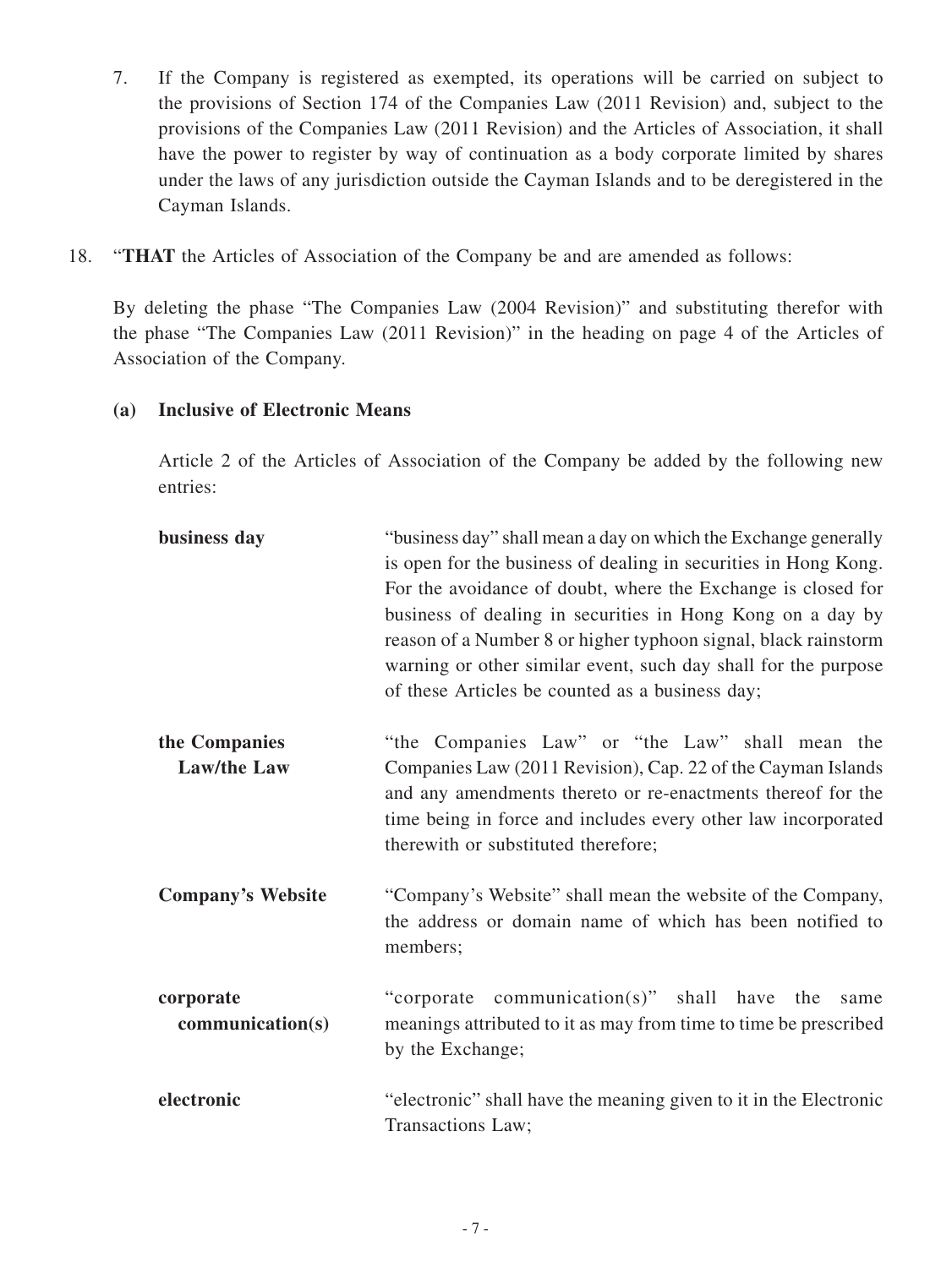| electronic format                             | "electronic format" shall mean notices, documents, any other<br>information or corporate communications are in an electronic<br>format if stored on a CD, diskette, USB storage device or other<br>similar media;                                                                                                                                                                                                                                                                                                                                                                                                                                                             |
|-----------------------------------------------|-------------------------------------------------------------------------------------------------------------------------------------------------------------------------------------------------------------------------------------------------------------------------------------------------------------------------------------------------------------------------------------------------------------------------------------------------------------------------------------------------------------------------------------------------------------------------------------------------------------------------------------------------------------------------------|
| electronic means                              | "electronic means" shall include sending or otherwise making<br>available to the intended recipients of the notices, documents,<br>any other information or corporate communications in electronic<br>format;                                                                                                                                                                                                                                                                                                                                                                                                                                                                 |
| <b>Electronic Signature</b>                   | "Electronic Signature" shall mean an electronic symbol or<br>process attached to or logically associated with an electronic<br>communication and executed or adopted by a person with the<br>intent to sign the electronic communication;                                                                                                                                                                                                                                                                                                                                                                                                                                     |
| <b>Electronic Transactions</b><br>Law         | sections 8 and 19 of the Electronic Transactions<br>Law shall not apply to the Company;                                                                                                                                                                                                                                                                                                                                                                                                                                                                                                                                                                                       |
| published on the<br><b>Exchange's website</b> | "published on the Exchange's website" shall<br>mean<br>published in English and Chinese on the Exchange's website<br>in accordance with the Listing Rules;                                                                                                                                                                                                                                                                                                                                                                                                                                                                                                                    |
| rights issue                                  | "rights issue" shall mean an offer by way of rights to existing<br>holders of securities of the Company which enables those<br>holders to subscribe for securities in proportion to their existing<br>holdings;                                                                                                                                                                                                                                                                                                                                                                                                                                                               |
| special resolution                            | "special resolution" shall have the same meaning as ascribed<br>thereto in the Law and shall include an unanimous written<br>resolution of all members: for this purpose, the requisite<br>majority shall be not less than three-fourths of the votes of<br>such members of the Company as, being entitled to do so, vote<br>in person or, where proxies are allowed, by proxy or, in the<br>case of corporations, by their duly authorised representatives,<br>at a general meeting of which notice specifying the intention<br>to propose the resolution as a special resolution has been duly<br>given and includes a special resolution passed pursuant to<br>Article 84; |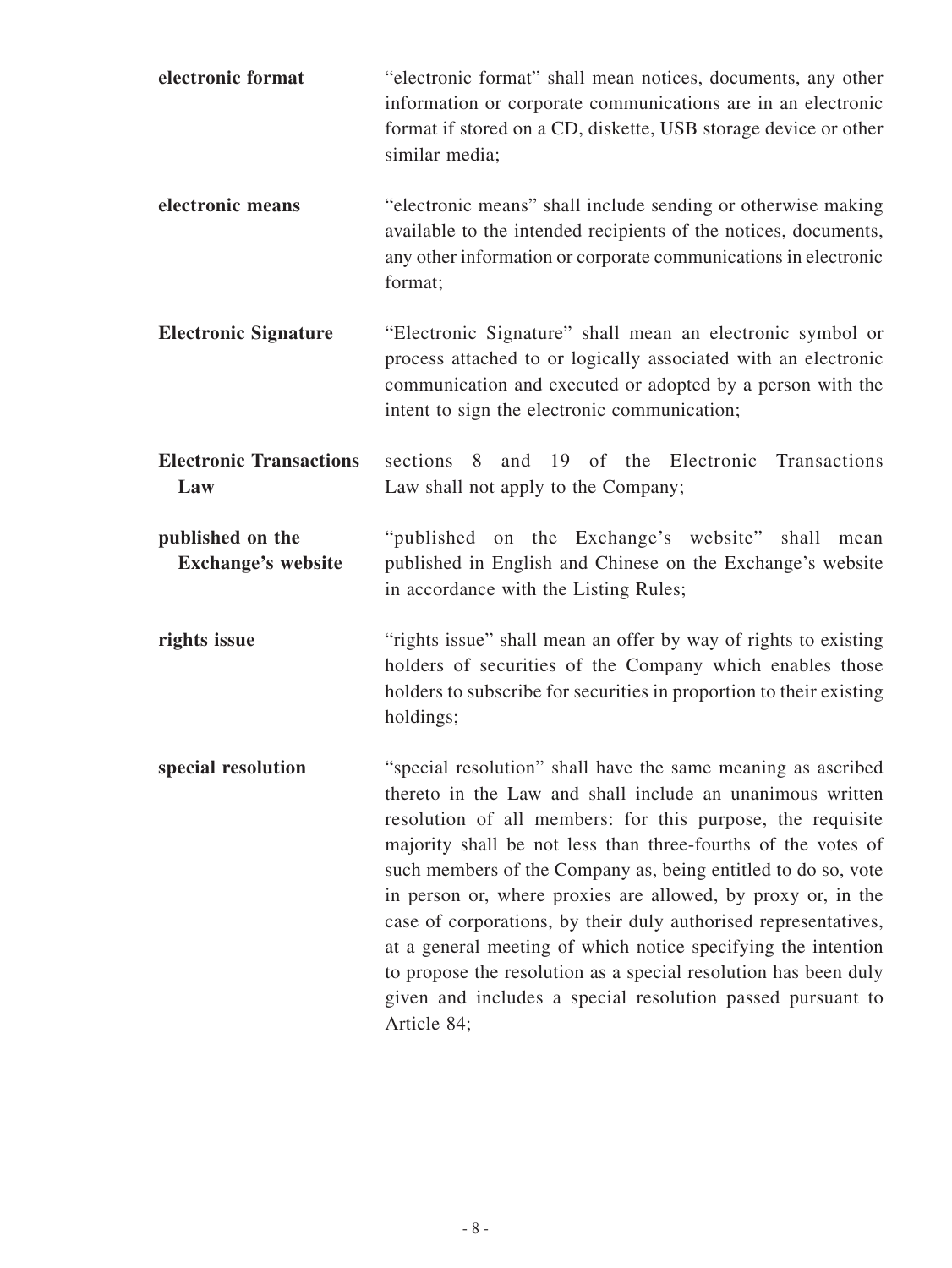**Writing/printing** "writing" or "printing" shall include writing, printing, lithograph, photograph, type-writing and every other mode of representing words or figures in a legible and non-transitory form and, only where used in connection with a notice served by the Company on members or other persons entitled to receive notices hereunder, shall also include a record maintained in an electronic medium which is accessible in visible form so as to be useable for subsequent reference;

#### **(b) Publish on the websites of the Company and the Stock Exchange**

Articles 15(c), 28, 44 and 157(a)(iv) of the Articles of Association of the Company be deleted in their entirety and replaced by the following new entries:

15. (c) The register may, on 14 days' notice (or on 6 business days' notice in the case of a rights issue) being given by advertisement published on the Exchange's website, or, subject to the Listing Rules, by electronic communication in the manner in which notices may be served by the Company by electronic means as herein provided or by advertisement published in the newspapers, be closed at such times and for such periods as the Board may from time to time determine, either generally or in respect of any class of shares, provided that the register shall not be closed for more than 30 days in any year (or such longer period as the members may by ordinary resolution determine provided that such period shall not be extended beyond 60 days in any year). The Company shall, on demand, furnish any person seeking to inspect the register or part thereof which is closed by virtue of these Articles with a certificate under the hand of the Secretary stating the period for which, and by whose authority, it is closed. In the event that there is an alteration of book closure dates, the Company shall give at least 5 business days' notice in accordance with the procedures set out in this Article.

## 28. **Notice of call may be published in newspapers or given by electronic means**

 In addition to the giving of notice in accordance with Article 26, notice of the person appointed to receive payment of every call and of the times and places appointed for payment may be given to the members affected by notice published on the Exchange's website, or, subject to the Listing Rules, by electronic communication in the manner in which notices may be served by the Company by electronic means as herein provided or by advertisement published in the newspapers.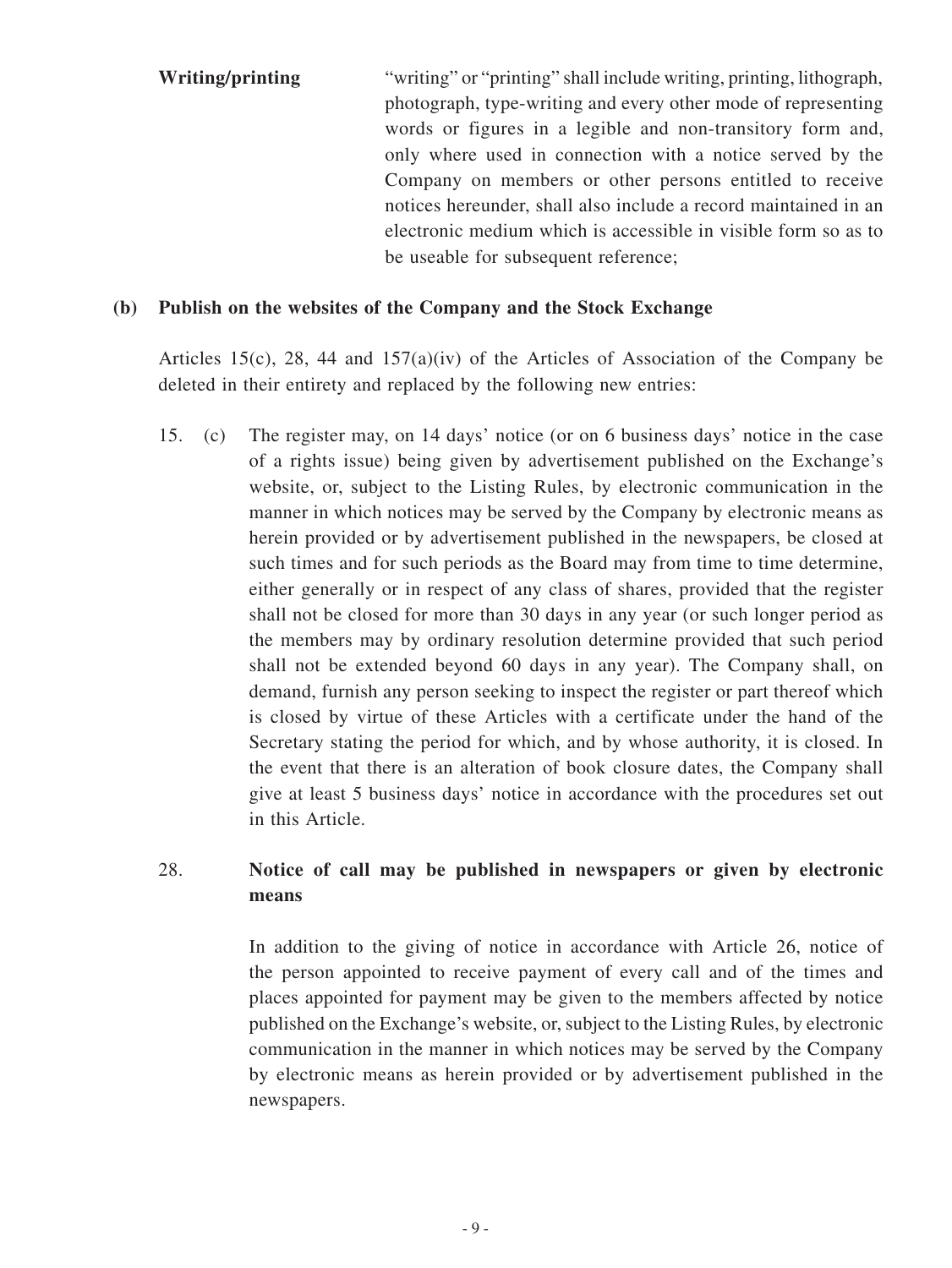- 44. The registration of transfers may, on 14 days' notice (or on 6 business days' notice in the case of a rights issue) being given by advertisement published on the Exchange's website, or, subject to the Listing Rules, by electronic communication in the manner in which notices may be served by the Company by electronic means as herein provided or by advertisement published in the newspapers, be suspended and the register closed at such times for such periods as the Board may from time to time determine, provided always that such registration shall not be suspended or the register closed for more than 30 days in any year (or such longer period as the members may by ordinary resolution determine provided that such period shall not be extended beyond 60 days in any year). In the event that there is an alteration of book closure dates, the Company shall give at least 5 business days' notice before the announced closure, or the new closure, whichever is earlier. If, however, there are exceptional circumstances (e.g. during a Number 8 or higher typhoon signal and black rainstorm warning) that render the giving of such publication of advertisement impossible, the Company shall comply with these requirements as soon as practicable.
- 157. (a) (iv) upon expiry of the 12-year period, the Company has caused an advertisement to be published in the newspapers, or, subject to the Listing Rules, by electronic communication in the manner in which notices may be served by the Company by electronic means as herein provided, giving notice of its intention to sell such shares, and a period of three months has elapsed since such advertisement and the Exchange has been notified of such intention.

Articles 163(b), 167(a), 168, 169, 172 and 173 of the Articles of Association of the Company be deleted in their entirety and replaced by the following new entries:

- 163. (b) Copies of those documents to be laid before the members of the Company at an annual general meeting shall not less than 21 days before the date of the meeting be sent in the manner in which notices may be served by the Company as provided herein to every member of the Company and every holder of debentures of the Company, provided that the Company shall not be required to send copies of those documents to any person of whose address the Company is not aware or to more than one of the joint holders of any shares or debentures.
- 167. (a) Except as otherwise provided in these Articles, any notice or document may be served by the Company and any notices may be served by the Board on any member either personally or by sending it through the post in a prepaid letter addressed to such member at his registered address as appearing in the register or, to the extent permitted by the Listing Rules and all applicable laws and regulations, by electronic means by transmitting it to any electronic number or address or website supplied by the member to the Company or by placing it on the Company's Website provided that the Company has obtained either (a) the member's prior express positive confirmation in writing or (b) the member's deemed consent, in the manner specified in the Listing Rules to receive or otherwise have made available to him notices and documents to be given or issued to him by the Company by such electronic means, or (in the case of notice) by advertisement published in the manner prescribed under the Listing Rules. In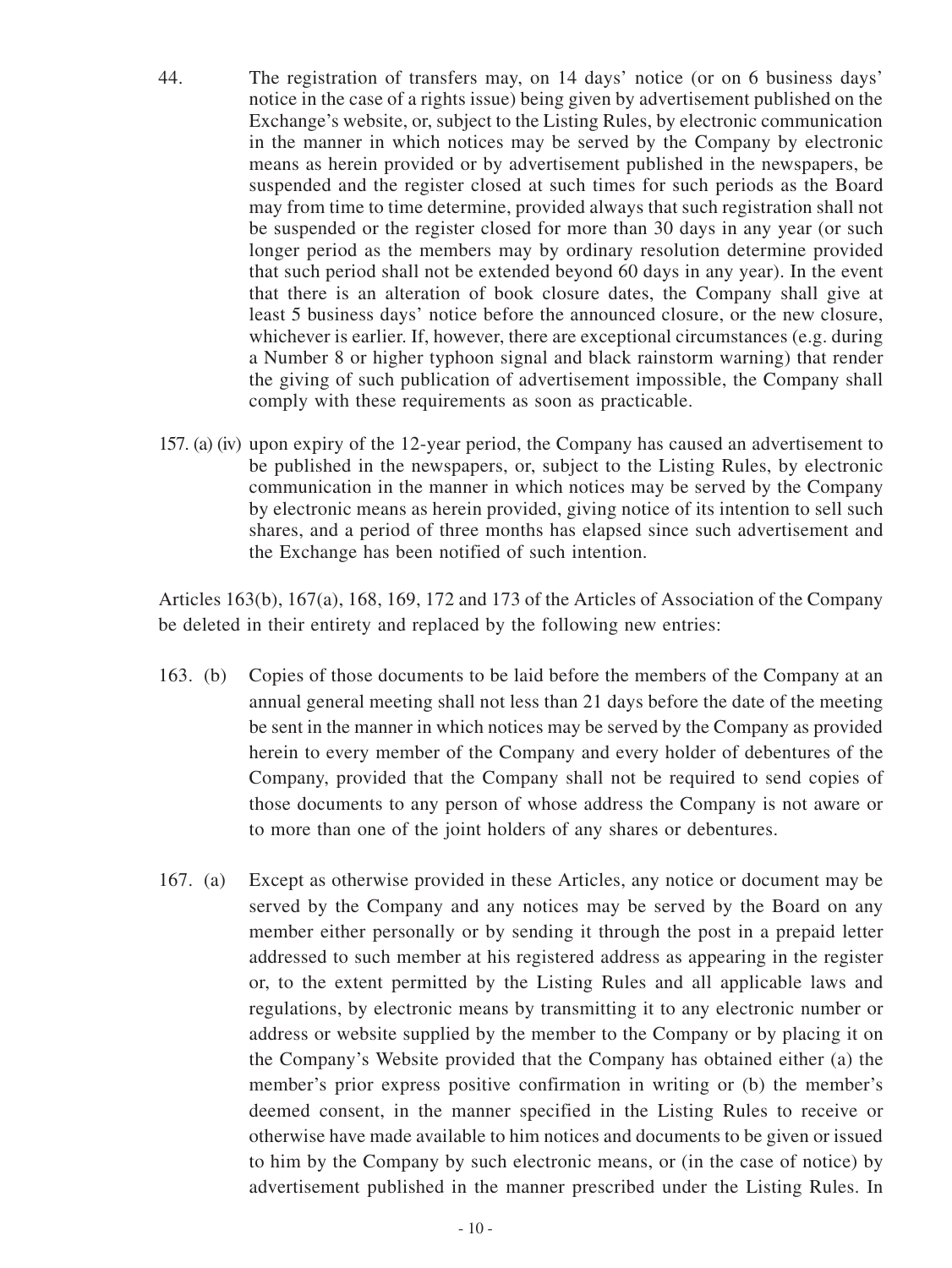the case of joint holders of a share, all notices shall be given to that holder for the time being whose name stands first in the register and notice so given shall be sufficient notice to all the joint holders.

168. A member shall be entitled to have notice served on him at any address within Hong Kong. Any member who has not given an express positive confirmation in writing to the Company in the manner specified in the Listing Rules to receive or otherwise have made available to him notices and documents to be given or issued to him by the Company by electronic means and whose registered address is outside Hong Kong may notify the Company in writing of an address in Hong Kong which for the purpose of service of notice shall be deemed to be his registered address. A member who has no registered address in Hong Kong shall be deemed to have received any notice which shall have been displayed at the registered office of the Company and shall have remained there for a period of 24 hours and such notice shall be deemed to have been received by such member on the day following that on which it shall have been first so displayed, provided that, without prejudice to the other provisions of these Articles, nothing in this Article 168 shall be construed as prohibiting the Company from sending, or entitling the Company not to send, notices or other documents of the Company to any member whose registered address is outside Hong Kong.

#### 169. **When notice deemed to be served**

Any notice or document sent by post shall be deemed to have been served on the day following that on which it is put into a post office situated within Hong Kong and in proving such service it shall be sufficient to prove that the envelope or wrapper containing the notice or document was properly prepaid, addressed and put into such post office and a certificate in writing signed by the Secretary or other person appointed by the Board that the envelope or wrapper containing the notice or document was so addressed and put into such post office shall be conclusive evidence thereof. Any notice or other document delivered or left at a registered address otherwise than by post shall be deemed to have been served or delivered on the day it was so delivered or left. Any notice served by advertisement shall be deemed to have been served on the day of issue of the official publication and/or newspaper $(s)$  in which the advertisement is published (or on the last day of issue if the publication and/or newspaper(s) are published on different dates). Any notice given by electronic means as provided herein shall be deemed to have been served and delivered on the day following that on which it is successfully transmitted or at such later time as may be prescribed by the Listing Rules or any applicable laws or regulations.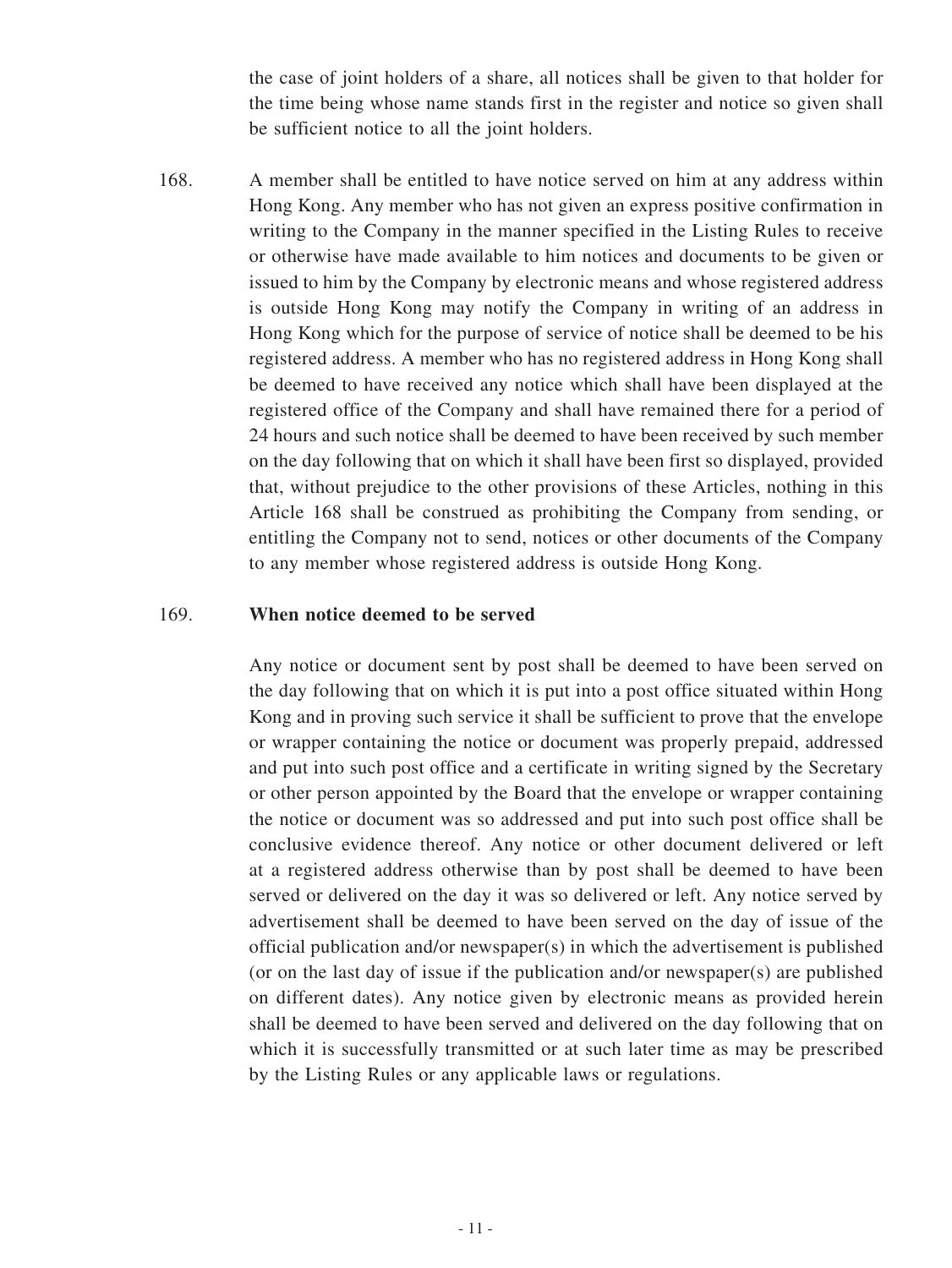- 172. Any notice or document delivered or sent to any member in pursuance of these Articles, shall notwithstanding that such member be then deceased and whether or not the Company has notice of his death be deemed to have been duly served in respect of any registered shares whether held solely or jointly with other persons by such member until some other person be registered in his stead as the holder or joint holder thereof, and such service shall for all purposes of these Articles be deemed a sufficient service of such notice or document on his personal representatives and all persons (if any) jointly interested with him in any such shares.
- 173. The signature to any notice to be given by the Company may be written or printed by means of facsimile or, where relevant, by Electronic Signature."
- 19. "**THAT** the Articles of Association of the Company be and are amended as follows:

Articles 1, 7, 10(b), 14(a), 15(a), 15(b), 15(d), 16, 23, 37, 80, 81, 82, 83, 85, 100(a), 124, 133 and 165 of the Articles of Association of the Company be deleted in their entirety and replaced by the following new entries and Articles 7A, 14(e), 15(e), 38A, 163(c), 182 and 183 be added by the following new entries:

- 1. The regulations contained in Table A in the First Schedule to the Companies Law shall not apply to the Company.
- 7. Subject to the Law, or any other law or so far as not prohibited by any law or the Listing Rules and subject to any rights conferred on the holders of any class of shares, the Company shall have the power to purchase or otherwise acquire any of its own shares (which expression as used in this Article includes redeemable shares) provided that the manner of purchase has first been authorized by a resolution of the shareholders, and to purchase or otherwise acquire warrants for the subscription or purchase of its own shares, and shares and warrants for the subscription or purchase of any shares in any company which is its holding company and may make payment therefor in any manner authorized or not prohibited by law, including out of capital, or to give, directly or indirectly, by means of a loan, a guarantee, a gift, an indemnity, the provision of security or otherwise howsoever, financial assistance for the purpose of or in connection with a purchase or other acquisition made or to be made by any person of any shares or warrants in the Company or any company which is a holding company of the Company and should the Company purchase or otherwise acquire its own shares or warrants neither the Company nor the Board shall be required to select the shares or warrants to be purchased or otherwise acquired rateably or in any other manner as between the holders of shares or warrants of the same class or as between them and the holders of shares or warrants of any other class or in accordance with the rights as to dividends or capital conferred by any class of shares provided always that any such purchase or other acquisition or financial assistance shall only be made in accordance with any relevant code, rules or regulations issued by the Exchange or the Securities and Futures Commission of Hong Kong from time to time in force.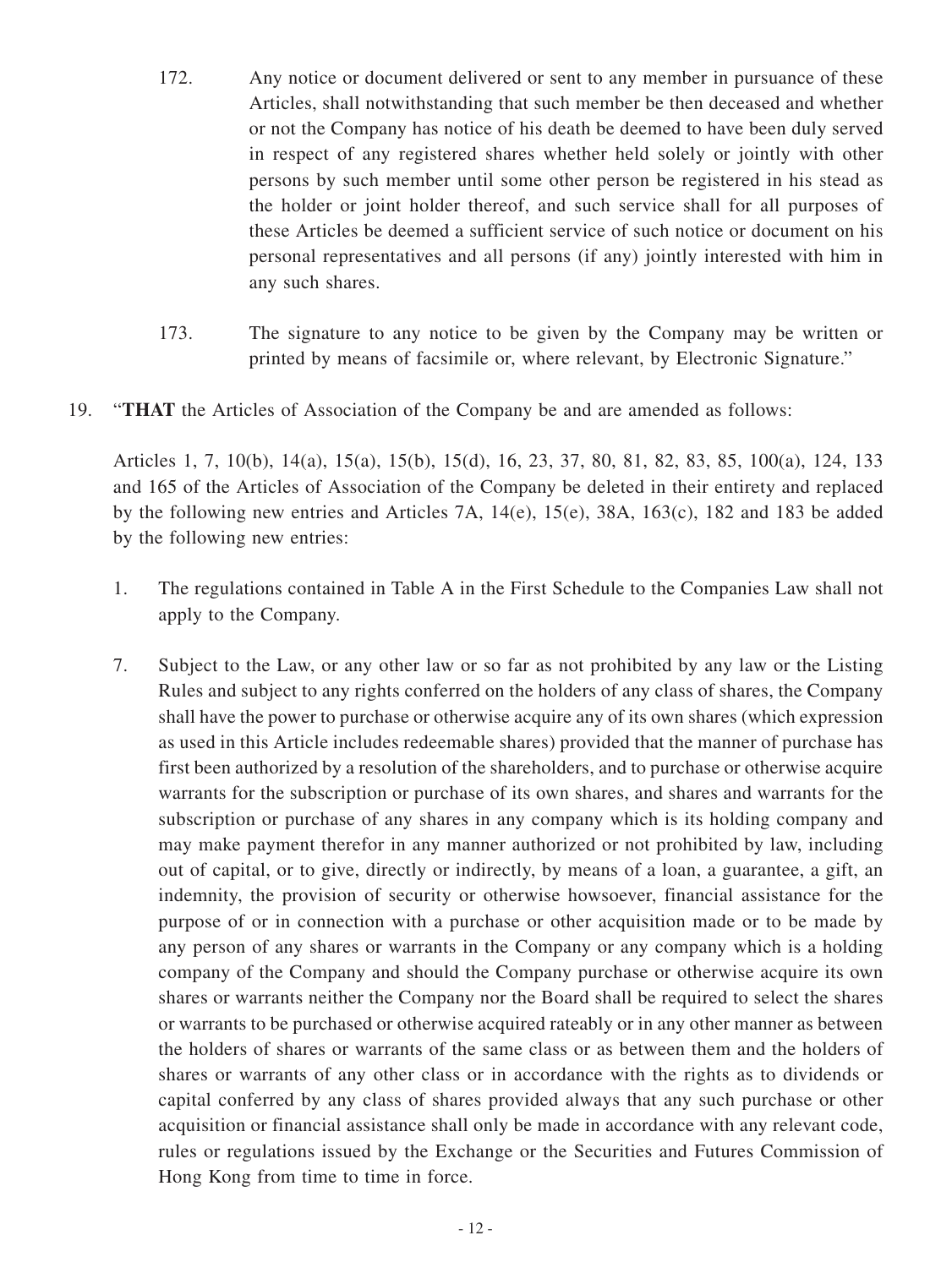- 7A. The Board may accept the surrender for no consideration of any fully paid share.
- 10. (b) The holder of the shares being purchased, surrendered or redeemed shall be bound to deliver up to the Company at its principal place of business in Hong Kong or such other place as the Board shall specify the certificate(s) thereof, if any, for cancellation and thereupon the Company shall pay to him the purchase or redemption monies in respect thereof.
- 14. (a) The Board shall cause to be kept at such place within or outside the Cayman Islands as it deems fit a principal register of the members and there shall be entered therein the particulars of the members and the shares issued to each of them and other particulars required under the Law.
- 14. (e) For so long as any shares are listed on the Exchange, title to such listed shares may be evidenced and transferred in accordance with the Listing Rules that are or shall be applicable to such listed shares. The register of members maintained by the Company in respect of such listed shares (whether the principal register or a branch register) may be kept by recording the particulars required by Section 40 of the Law in a form otherwise than legible (provided it is capable of being reproduced in a legible form) if such recording otherwise complies with the Listing Rules that are or shall be applicable to such listed shares.
- 15. (a) Except when a register is closed and, if applicable, subject to the additional provisions of Article 15(d), the principal register and any branch register shall during business hours be kept open for the inspection of any member without charge.
- 15. (b) The reference to business hours in Article 15(a) is subject to such reasonable restrictions as the Company in general meeting may impose, but so that not less than two hours in each business day is to be allowed for inspections.
- 15. (d) Any register held in Hong Kong shall during normal business hours (subject to such reasonable restrictions as the Board may impose) be open to inspection by a member without charge and any other person on payment of such fee not exceeding HK\$2.50 (or such higher amount as may from time to time be permitted under the Listing Rules) as the Board may determine for each inspection. Any member may require a copy of the register, or any part thereof, on payment of HK\$0.25, or such lesser sum as the Company may prescribe, for every 100 words or fractional part thereof required to be copied. The Company shall cause any copy so required by any person to be sent to that person within a period of 10 days commencing on the date next after the day on which the request is received by the Company.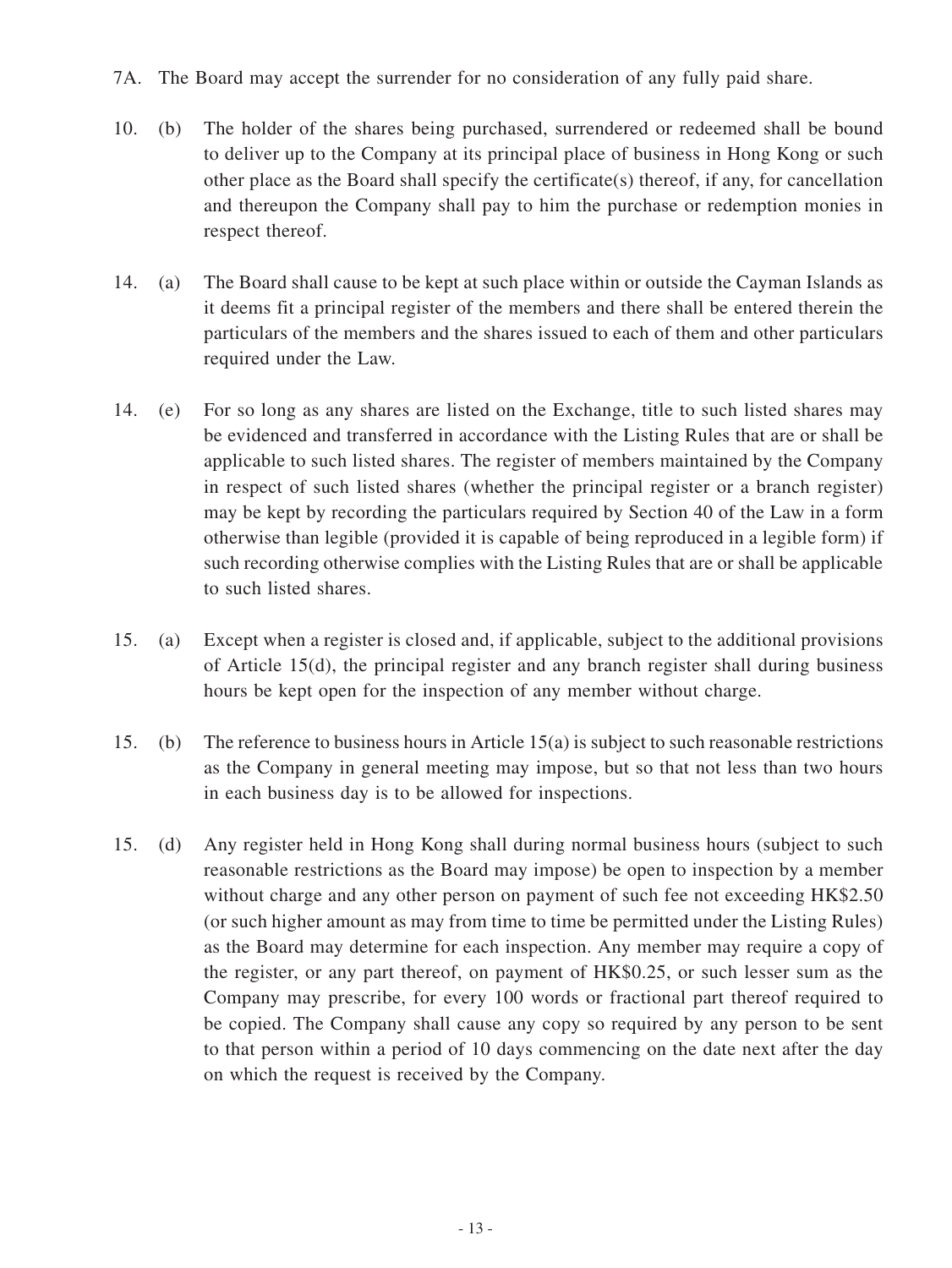- 15. (e) In lieu of, or apart from, closing the register pursuant to other provisions in these Articles, the Board may fix in advance a date as the record date for any such determination of members entitled to receive notice of, or to vote at any general meeting of the members or any adjournment thereof, or for the purpose of determining the members entitled to receive payment of any dividend or distribution, or in order to make a determination of members for any other purpose.
- 16. Every person whose name is entered as a member in the register shall be entitled without payment to receive, within any relevant time prescribed in the Law or as the Exchange may from time to time determine, whichever is shorter, after allotment or lodgment of transfer (or within such other period as the conditions of issue shall provide), one certificate for all his shares of each class or, if he shall so request, in a case where the allotment or transfer is of a number of shares in excess of the number for the time being forming an Exchange board lot, upon payment, in the case of transfer, of a sum equal to the relevant maximum amount as the Exchange may from time to time determine for every certificate after the first or such lesser sum as the Board shall from time to time determine, such numbers of certificates for shares in Exchange board lots or multiples thereof as he shall request and one for the balance (if any) of the shares in question, provided that in respect of a share or shares held jointly by several persons the Company shall not be bound to issue a certificate or certificates to each such person, and the issue and delivery of a certificate or certificates to one of several joint holders shall be sufficient delivery to all such holders. All certificates for shares shall be delivered personally or sent through the post addressed to the member entitled thereto at his registered address as appearing in the register.

#### 23. **Application of proceeds of such sale**

The net proceeds of such sale by the Company after the payment of the costs of such sale shall be applied in or towards payment or satisfaction of the debt or liability or engagement in respect whereof the lien exists, so far as the same is presently payable, and any residue shall (subject to a like lien for debts or liabilities not presently payable as existed upon the shares prior to the sale and upon surrender, if required by the Company, for cancellation of the certificate for the share sold) be paid to the holder immediately before such sale of the share. For giving effect to any such sale, the Board may authorize any person to transfer the shares sold to the purchaser thereof and may enter the purchaser's name in the register as holder of the shares, and the purchaser shall not be bound to see to the application of the purchase money, nor shall his title to the shares be affected by any irregularity or invalidity in the proceedings in reference to the sale.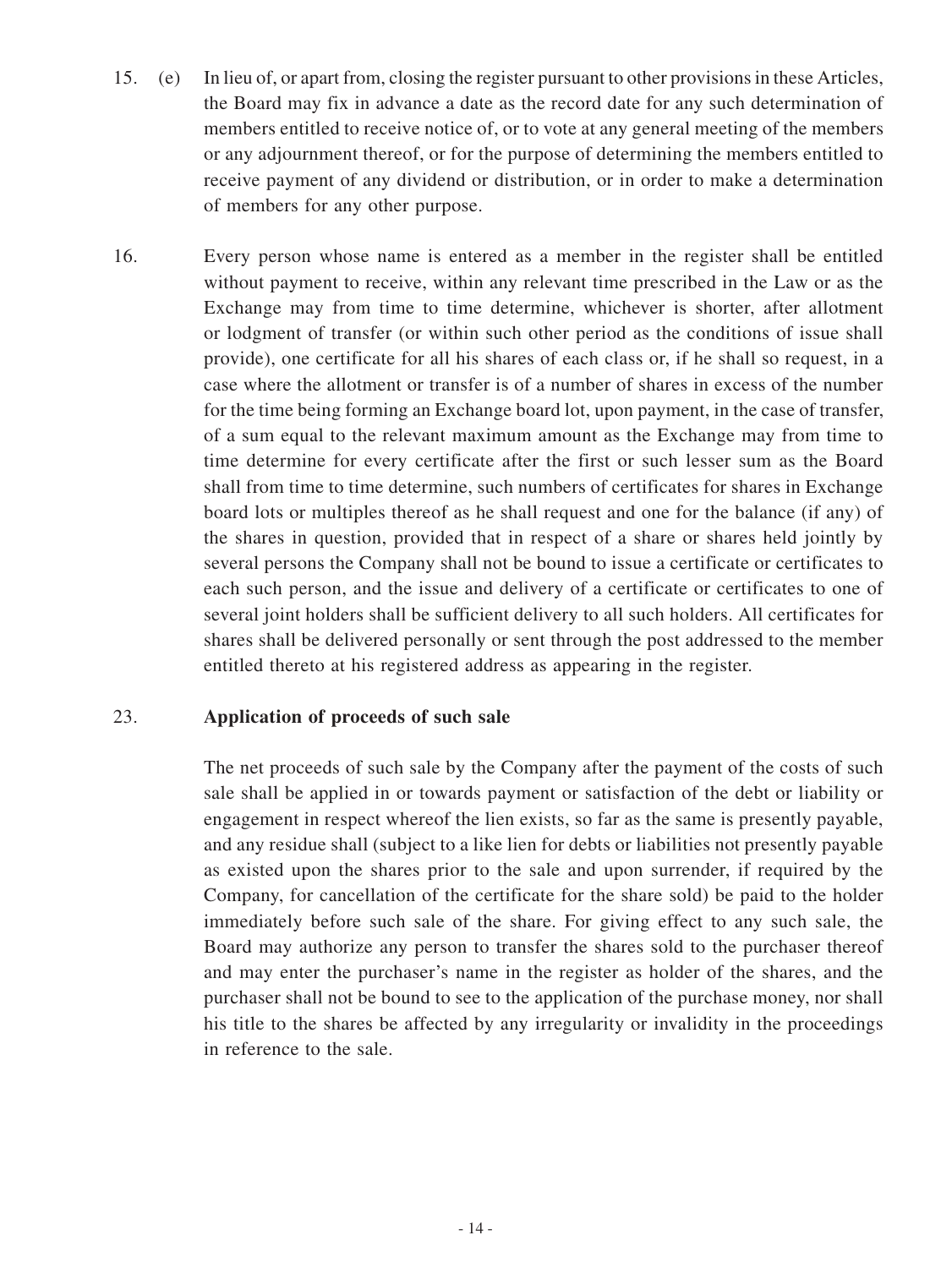- 37. Transfers of shares may be effected by an instrument of transfer in the usual common form or in such other form as the Board may approve, which is consistent with the standard form of transfer as prescribed by the Exchange and approved by the Board. All instruments of transfer must be left at the registered office of the Company or at such other place as the Board may appoint and all such instruments of transfer shall be retained by the Company.
- 38A. Notwithstanding Articles 37 and 38, transfers of shares which are listed on the Exchange may be effected by any method of transferring or dealing in securities permitted by the Listing Rules and which has been approved by the Board for such purpose.

#### 80. **Must vote by poll**

At any general meeting a resolution put to the vote of the meeting shall be decided on a poll save that the Chairman may, in good faith, allow a resolution which relates purely to a procedural or administrative matter as prescribed under the Listing Rules to be voted on by a show of hands.

- 81. A poll shall (subject as provided in Article 82) be taken in such manner (including the use of ballot or voting papers or tickets) and at such time and place, not being more than 30 days from the date of the meeting or adjourned meeting at which the poll was taken as the Chairman directs. No notice need be given of a poll not taken immediately. The result of the poll shall be deemed to be the resolution of the meeting at which the poll was taken.
- 82. Any poll on the election of a Chairman of a meeting or on any question of adjournment shall be taken at the meeting and without adjournment. Where a resolution is voted on by a show of hands as permitted under the Listing Rules, a declaration by the Chairman that a resolution has been carried, or carried unanimously, or by a particular majority, or lost, and an entry to that effect in the minute book of the Company shall be conclusive evidence of that fact without proof of the number or proportion of the votes recorded in favour of or against such resolution.
- 83. In the case of an equality of votes, whether on a show of hands or on a poll, the Chairman of the meeting at which the show of hands takes place or at which the poll is taken, shall be entitled to a second or casting vote.
- 85. Subject to any special rights, privileges or restrictions as to voting for the time being attached to any class or classes of shares, at any general meeting where a show of hands is allowed, every member who is present in person (or, in the case of a member being a corporation by its duly authorized representative) shall have one vote, and on a poll every member present in person (or, in the case of a member being a corporation, by its duly authorized representative) or by proxy shall have one vote for each share registered in his name in the register. Notwithstanding anything contained in these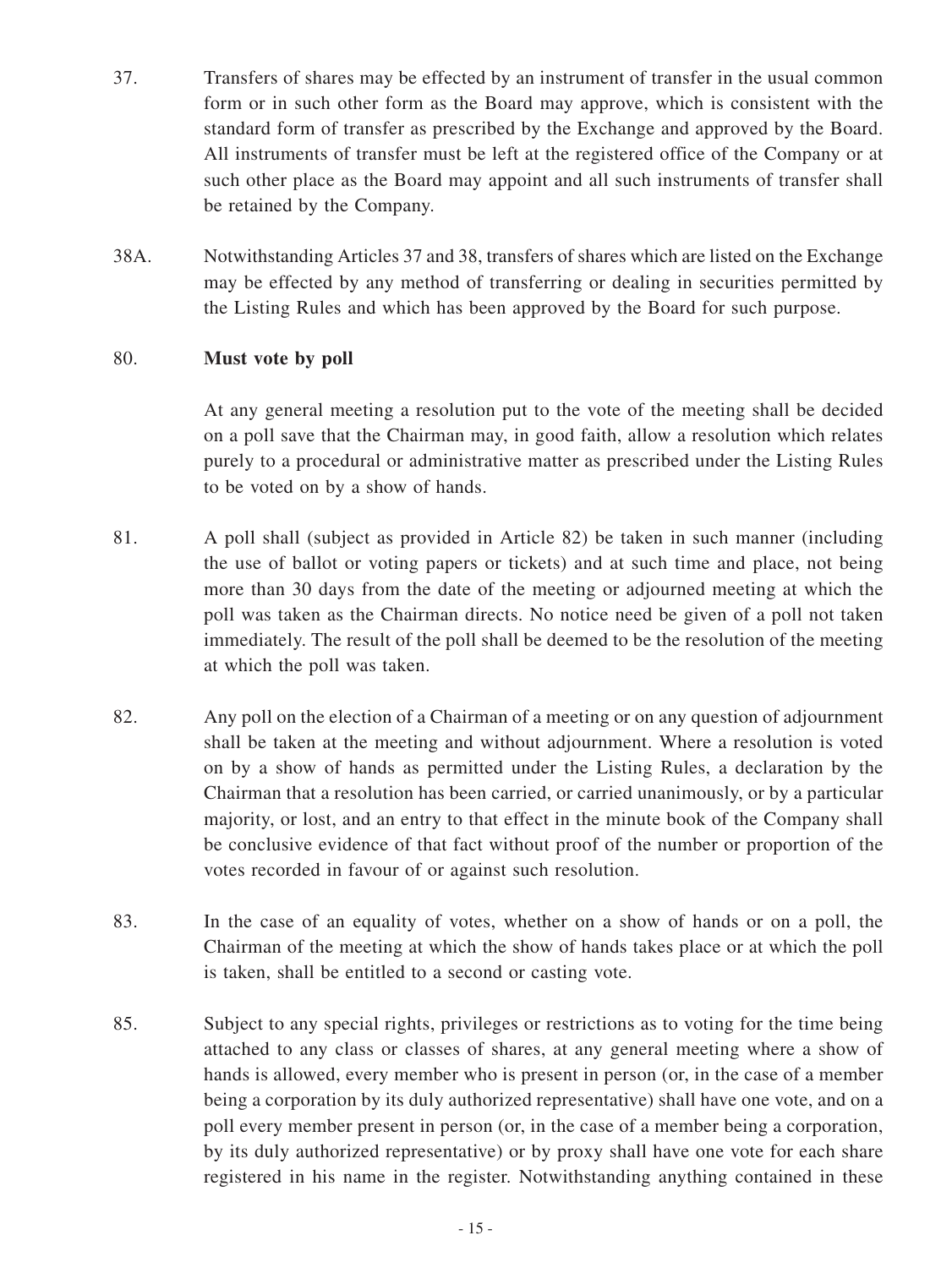Articles, where more than one proxy is appointed by a member of the Company which is a clearing house (or its nominee(s)), each such proxy shall have one vote on a show of hands and is under no obligation to cast all his votes in the same way on a poll. On a poll a member entitled to more than one vote is under no obligation to cast all his votes in the same way.

- 100. (a) A Director may at any time by notice in writing delivered to the registered office of the Company, the principal office of the Company in Hong Kong or at a meeting of the Board, appoint any person (including another Director) to be his alternate Director in his place during his absence and may in like manner at any time determine such appointment. Such appointment, unless previously approved by the Board, shall have effect only upon and subject to being so approved, provided that the Board may not withhold approval of any such appointment where the proposed appointee is a Director.
- 124. A Director may, and on request of a Director the Secretary shall, at any time summon a meeting of the Board. Notice of at least 14 days should be given for a regular board meeting. For all other board meetings, reasonable notice should be given. Notice thereof shall be given to each Director either in writing or by telephone or by facsimile, telex or telegram at the address or telephone, facsimile or telex number from time to time notified to the Company by such Director or in such other manner as the Board may from time to time determine.
- 133. Unless required otherwise by the Listing Rules, a resolution in writing signed by each and every one of the Directors (or their respective alternates pursuant to Article  $100(c)$ ) shall be as valid and effectual as if it had been passed at a meeting of the Board duly convened and held and may consist of several documents in like form each signed by one or more of the Directors or alternate Directors. Notwithstanding the foregoing, a resolution in writing shall not be valid and effective if the resolution relates to any matter or business in which a member of the Company with a substantial shareholding in the Company, or a Director, has an interest conflicting with that of the Company which the Board determines, prior to the passing of such resolution, to be material.
- 163. (c) To the extent permitted by and subject to due compliance with these Articles, the Law and all applicable rules and regulations, including, without limitation, the rules of the Exchange, and to obtaining all necessary consents, if any, required thereunder, the requirements of Article 163(b) shall be deemed satisfied in relation to any member or any holder of debentures of the Company by sending to such person instead of such copies, not less than 21 days before the date of the annual general meeting, in any manner not prohibited by these Articles and the Law, a summary financial statement derived from the Company's annual accounts, together with the Directors' report and the Auditors' report on such accounts, which shall be in the form and containing the information required by these Articles, the Law and all applicable laws and regulations, provided that any person who is otherwise entitled to the annual accounts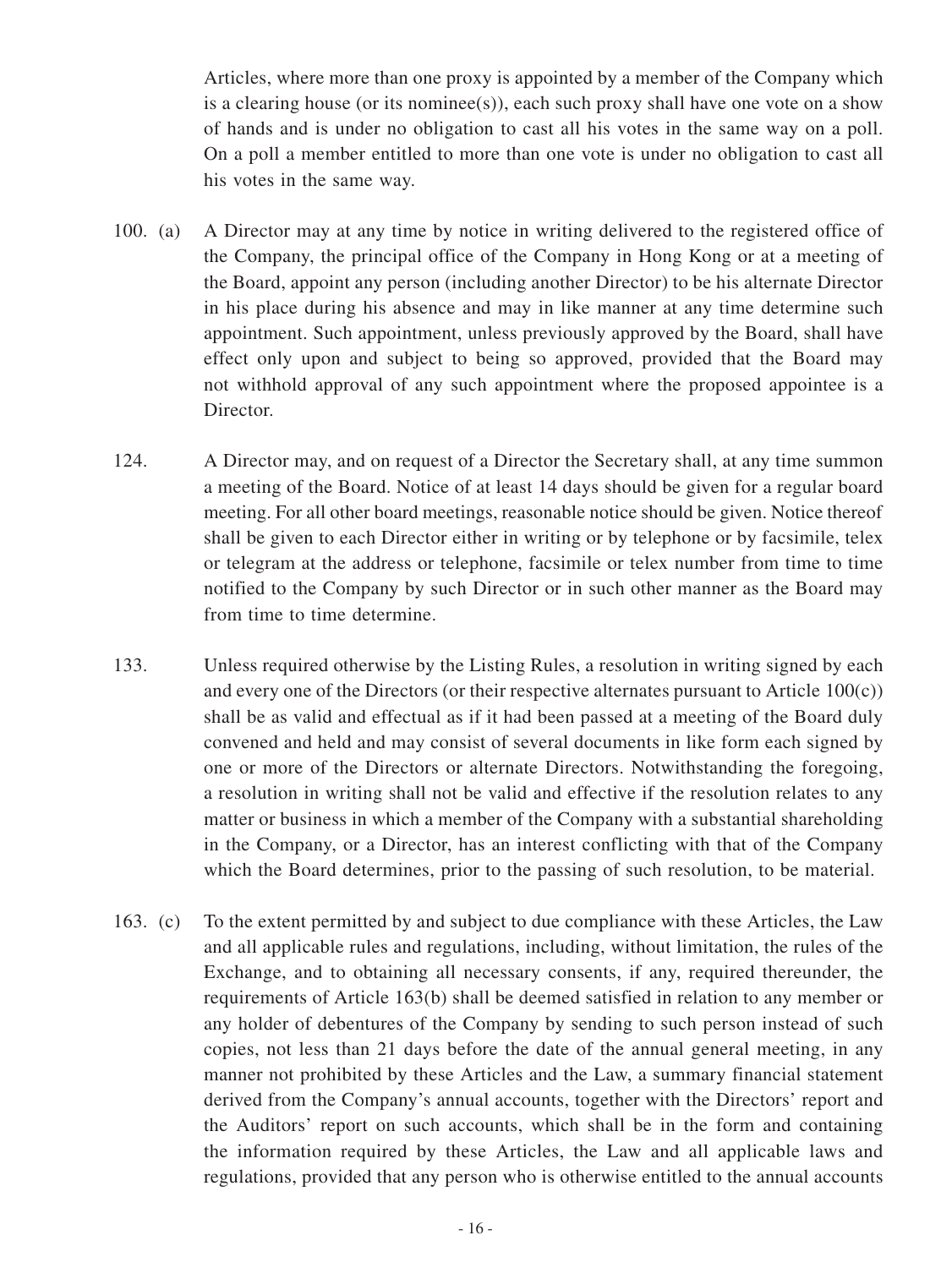of the Company, together with the Director's report and the Auditor's report thereon may, if he so requires, by notice in writing served on the Company, demand that the Company sends to him, in addition to the summary financial statement, a complete printed copy of the Company's annual accounts, together with the Directors' report and the Auditor's report thereon.

165. The Company shall at any annual general meeting appoint an auditor or auditors of the Company who shall hold office until the next annual general meeting. The removal of an Auditor before the expiration of his period of office shall require the approval of an ordinary resolution of the members in general meeting. The remuneration of the Auditors shall be fixed by the Company at the annual general meeting at which they are appointed provided that in respect of any particular year the Company in general meeting may delegate the fixing of such remuneration to the Board. No person may be appointed as the, or an, Auditor, unless he is independent of the Company. The Board may before the first annual general meeting appoint an auditor or auditors of the Company who shall hold office until the first annual general meeting unless previously removed by an ordinary resolution of the members in general meeting in which case the members at that meeting may appoint Auditors. The Board may fill any casual vacancy in the office of Auditor but while any such vacancy continues the surviving or continuing Auditor or Auditors, if any, may act. The remuneration of any Auditor appointed by the Board under this Article may be fixed by the Board.

## 182. **Transfer by Way of Continuation**

The Company shall, subject to the provisions of the Companies Law and with the approval of a special resolution, have the power to register by way of continuation as a body corporate under the laws of any jurisdiction outside the Cayman Islands and to be deregistered in the Cayman Islands.

## 183. **Mergers and Consolidations**

The Company shall, with the approval of a special resolution, have the power to merge or consolidate with one or more constituent companies (as defined in the Law), upon such terms as the Directors may determine.

Article 107(c)(iii) of the Articles of Association of the Company be deleted in its entirety to reflect the amendment made to Rule 13.44 of the Listing Rules. Accordingly, the Articles 107(c)(iv) and  $107(c)(v)$  be renumbered as  $107(c)(iii)$  and  $107(c)(iv)$ , respectively."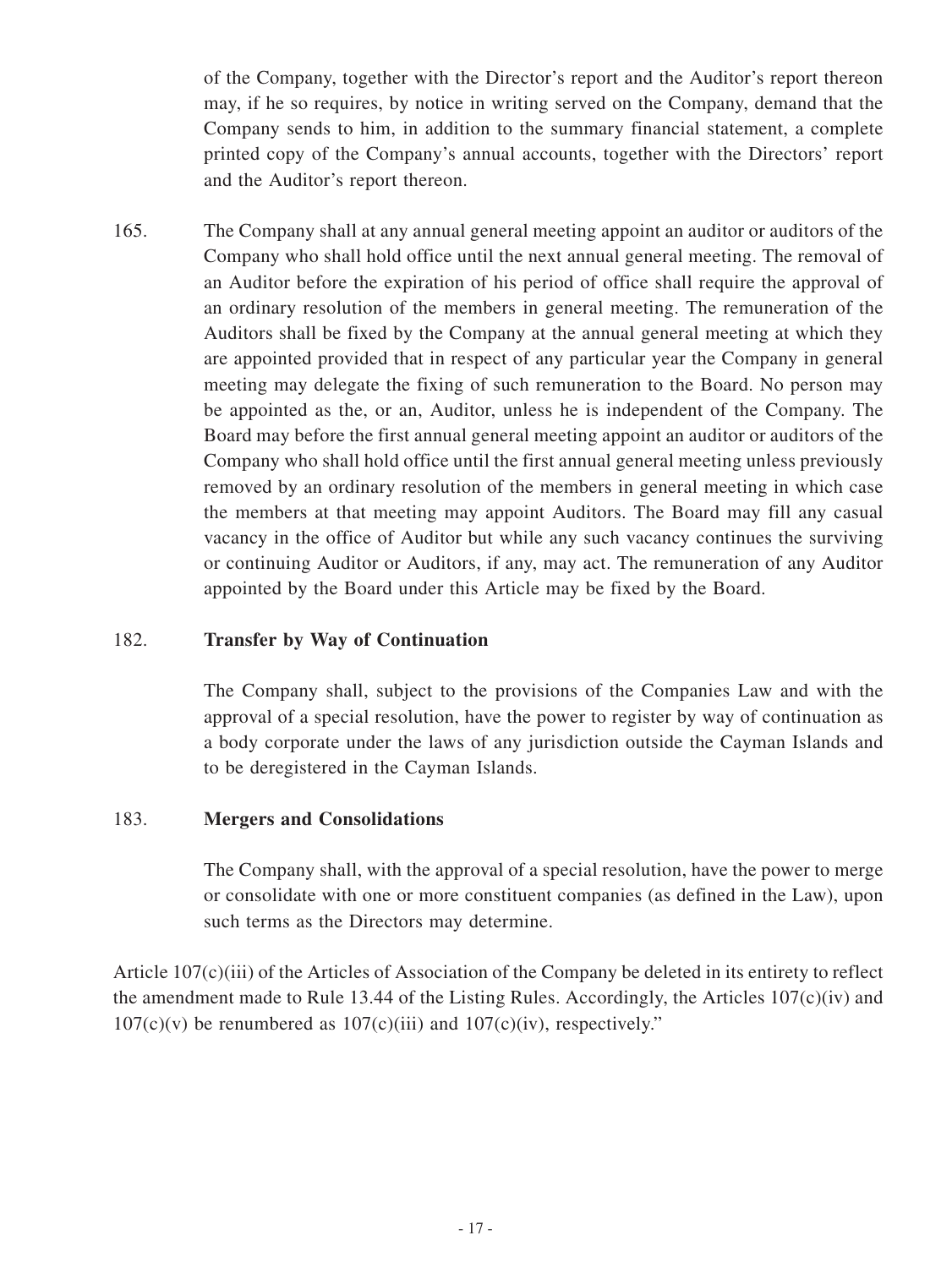20. "**THAT** conditional upon resolution numbers 17 to 19 being passed, the new amended and restated Memorandum and Articles of Association of the Company, consolidating all the proposed amendments referred to in resolution numbers 17 to 19, minor housekeeping amendments with reference to the Companies Law (2011 Revision) (Cap. 22) of the Cayman Islands, and all previous amendments made pursuant to resolutions passed by the shareholders of the Company at general meetings in the form produced to the meeting, a copy of which has been produced to this meeting and marked "**B**" and initialed by the chairman of this meeting for identification purposes, be and are hereby approved and adopted with immediate effect in substitution for and to the exclusion of the existing Memorandum and Articles of Association of the Company."

> By Order of the Board **Geely Automobile Holdings Limited Li Shu Fu** *Chairman*

Hong Kong, 29 March 2012

*Notes:*

- (1) A special resolution for each of resolution numbers 17 to 20 to amend the Memorandum and Articles of Association of the Company and adopt the new amended and restated Memorandum and Articles of Association of the Company in replacement of the existing version, which requires not less than 75% of the votes cast by Shareholders attending and entitled to vote, either in person or by proxy, will be put forward to be considered and, if thought fit, approved by Shareholders at the annual general meeting. The full text of the resolutions is set out in the resolution numbers 17 to 20 of the notice of the annual general meeting.
- (2) The Register of Members of the Company will be closed from 16, May 2012 to 18, May 2012 (both days inclusive), during which period no transfer of shares of the Company will be registered. In order to establish entitlements of attending and voting at the forthcoming annual general meeting of the Company to be held on 18 May 2012, all transfers of shares of the Company, accompanied by the relevant share certificates must be lodged for registration with the Company's Hong Kong registrar and transfer office, Union Registrars Limited, at 18/F., Fook Lee Commercial Centre, Town Place, 33 Lockhart Road, Wanchai, Hong Kong not later than 4:00 p.m. on 15, May 2012.
- (3) The Register of Members of the Company will be closed from 29, May 2012 to 31, May 2012 (both days inclusive), during which period no transfer of shares of the Company will be registered. In order to qualify for the proposed final dividend, all transfers of shares of the Company, accompanied by the relevant share certificates must be lodged for registration with the Company's Hong Kong registrar and transfer office, Union Registrars Limited, at 18/F., Fook Lee Commercial Centre, Town Place, 33 Lockhart Road, Wanchai, Hong Kong not later than 4:00 p.m. on 28, May 2012.
- (4) Any Shareholder entitled to attend and vote at the meeting is entitled to appoint one or more proxies to attend and vote instead of him. A proxy need not be a shareholder of the Company.